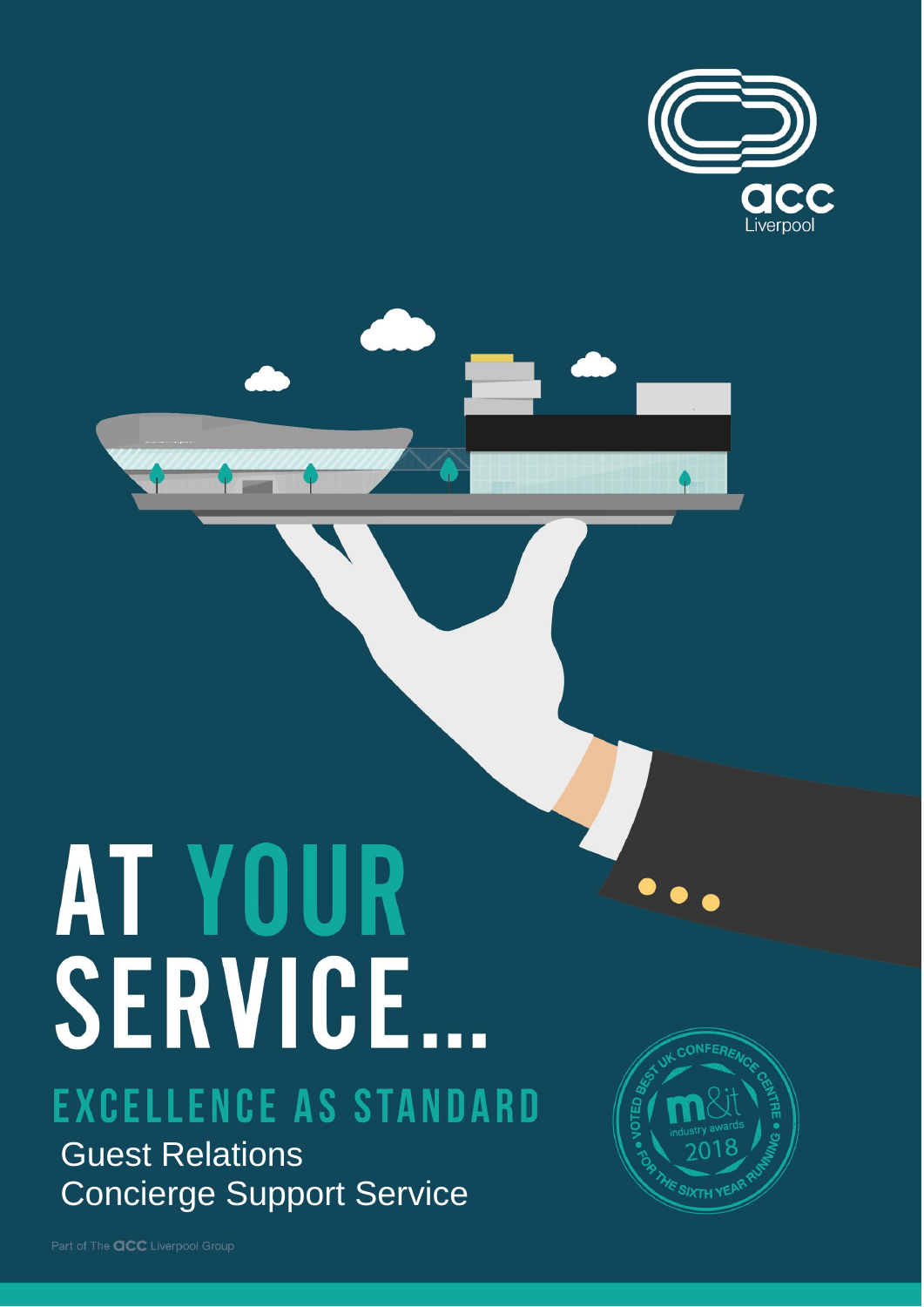

## **Guest Relations**

At Exhibition Centre Liverpool your event is in safe hands with our dedicated Guest Relations team who provide a one-stop shop service for clients, exhibitors and delegates.

- Event registration Services
- Production of delegate badges and conference packs
- E.ON Business Centre and Boardroom hire
- Organiser Office enhancement packages
- Branded items for use during your event
- Private & group transfers
- Floristry
- Courier services
- Delegate concierge services including
	- o Printing
	- o Taxi booking
	- o Restaurant booking
	- o Ticketing for city attractions
	- o City information
	- o Stationery / technical products
	- o Toiletries
	- o Garment steamer & ironing
	- o Gifts and souvenirs

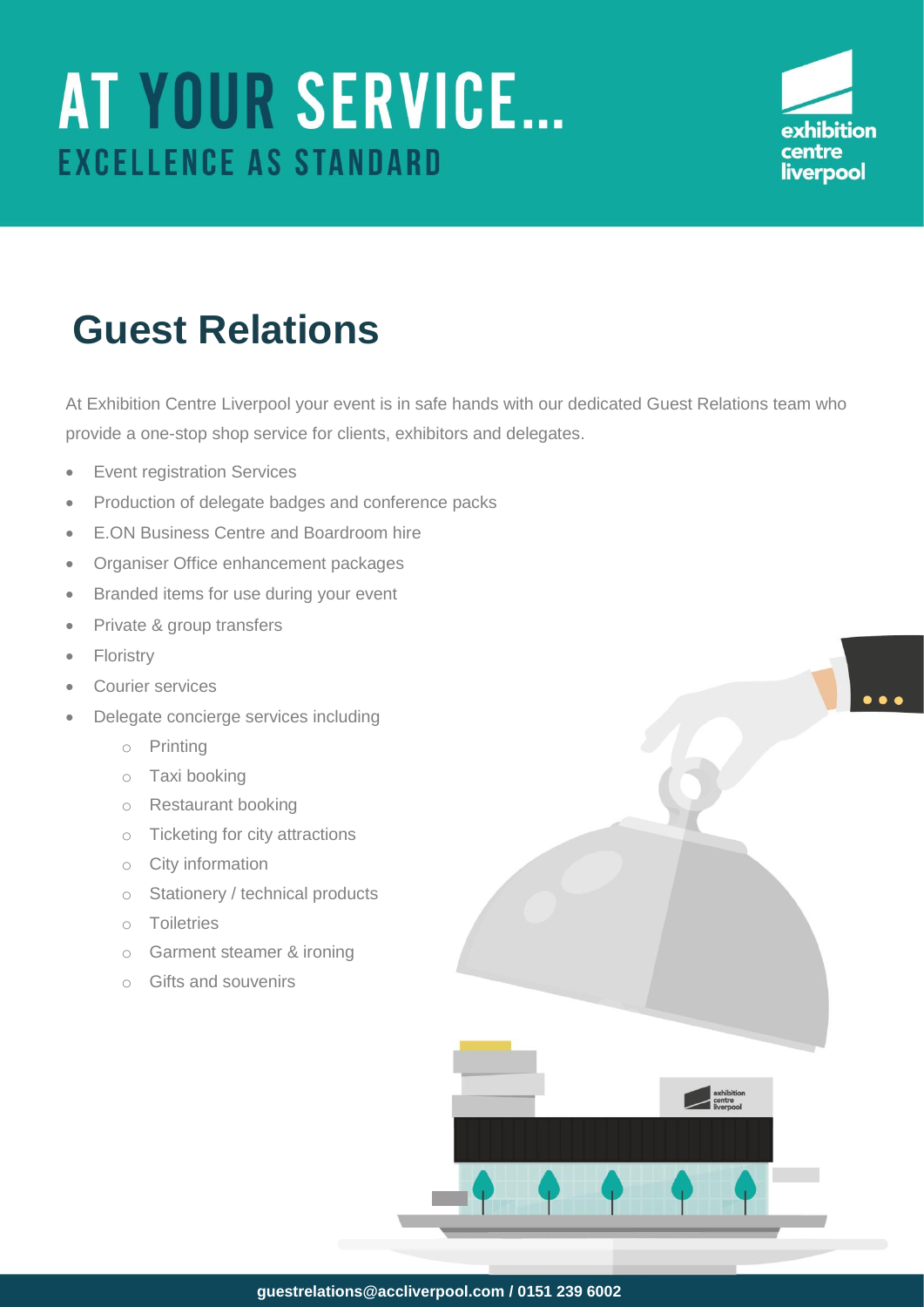

## **Registration Services**

At Exhibition Centre Liverpool, we believe that you never get a second chance to make a first impression. Registration is a vital element of a successful event but can often be the last thing to be considered. We can manage this aspect of your event on your behalf to ensure the welcome and registration process for delegates is aligned to your event objectives and representative of your brand values.

#### **Create the best registration experience for your visitors**

Exhibition Centre Liverpool's Guest Relations team will ensure that your registration layout is perfect for your event. Pre-registered visitors gain fast track entry and are badged quickly. Non registered attendees are quickly registered and badged with all data captured. Our onsite staff are experienced and professional and support the values and quality of your event brand.

### **We provide event staff for the following services:**

- Registration
- Welcome hosts/hostesses
- Promotional staff
- Costume Characters to promote brand awareness
- Bag Packing

Event staff at Exhibition Centre Liverpool are fully trained, professional and well-presented and briefed to ensure that your event is remembered for top class service.

#### **Delegate Badges**

Exhibition Centre Liverpool can produce your delegate badges onsite. Utilising our Sky Visitor software our badge template can be amended to suit your event requirements providing a cost effective accreditation service. Innovative laminated designs can be produced at your request. Plain or branded lanyards and clear or coloured cardholders complete the package.

### **Conference Packs**

Exhibition Centre Liverpool can organise for you to have a printed conference pack personalised with your corporate image, helping your delegates be more prepared for those important meetings while advertising your logo or brand at the same time. Our team can source and custom design delegate bags and promotional items to suit any budget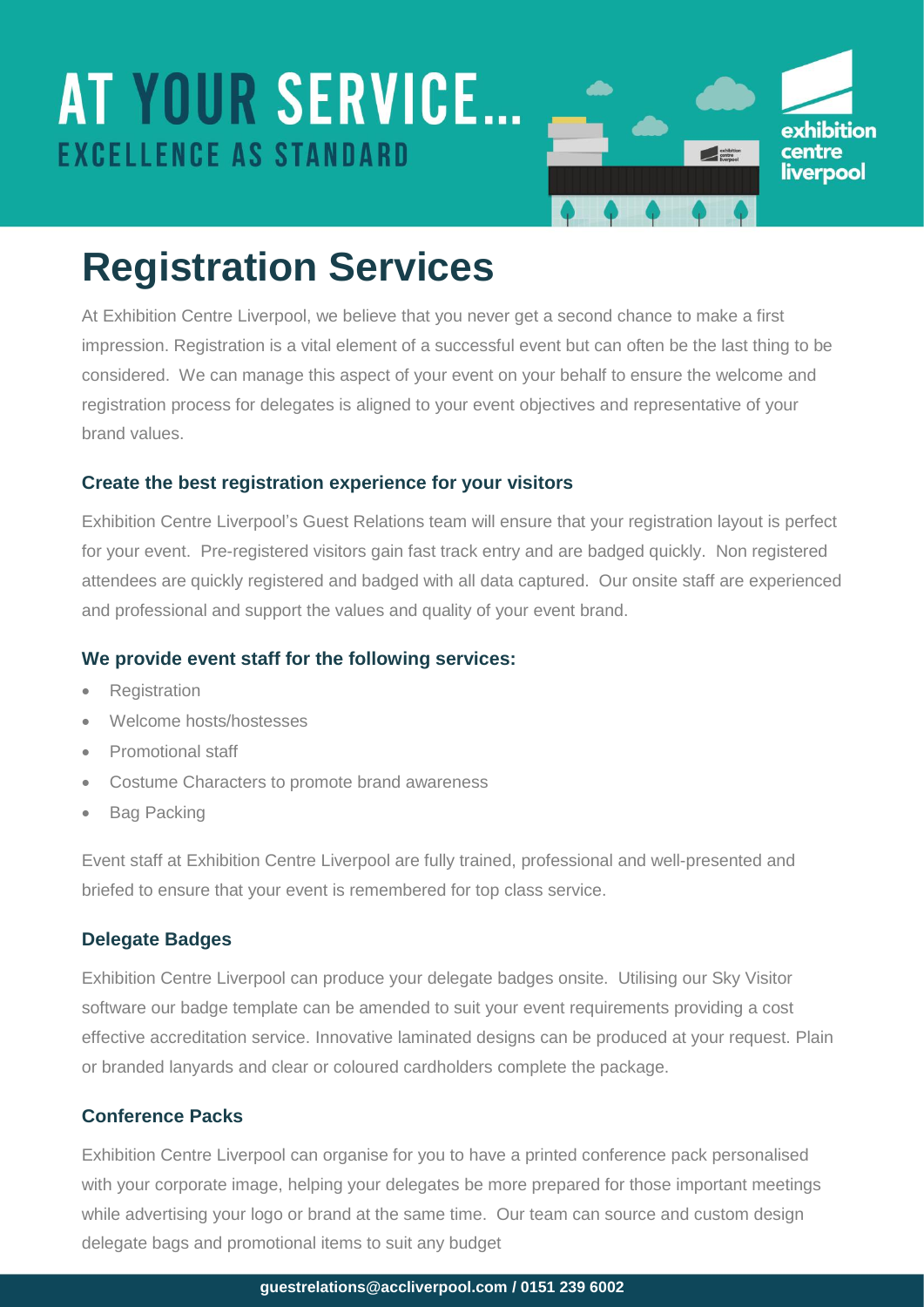

# **Organiser Office Enhancement Packages**

### **Let us create the perfect organiser office for you…**

Available for your event duration

- 2 PC's fully equipped with Microsoft **Office**
- Wired Internet access to PC's
- Dedicated phone line with up to £20.00 worth of calls
- Courier to the value of £100.00
- Printing to the value of £100.00 (Printing requests can be sent in to the team to be available for when you arrive or during your event)



#### **To further enhance your office package the additional items are available:**

- **Catering**
- Stationary and Souvenir packages
- Floristry
- Increased Printing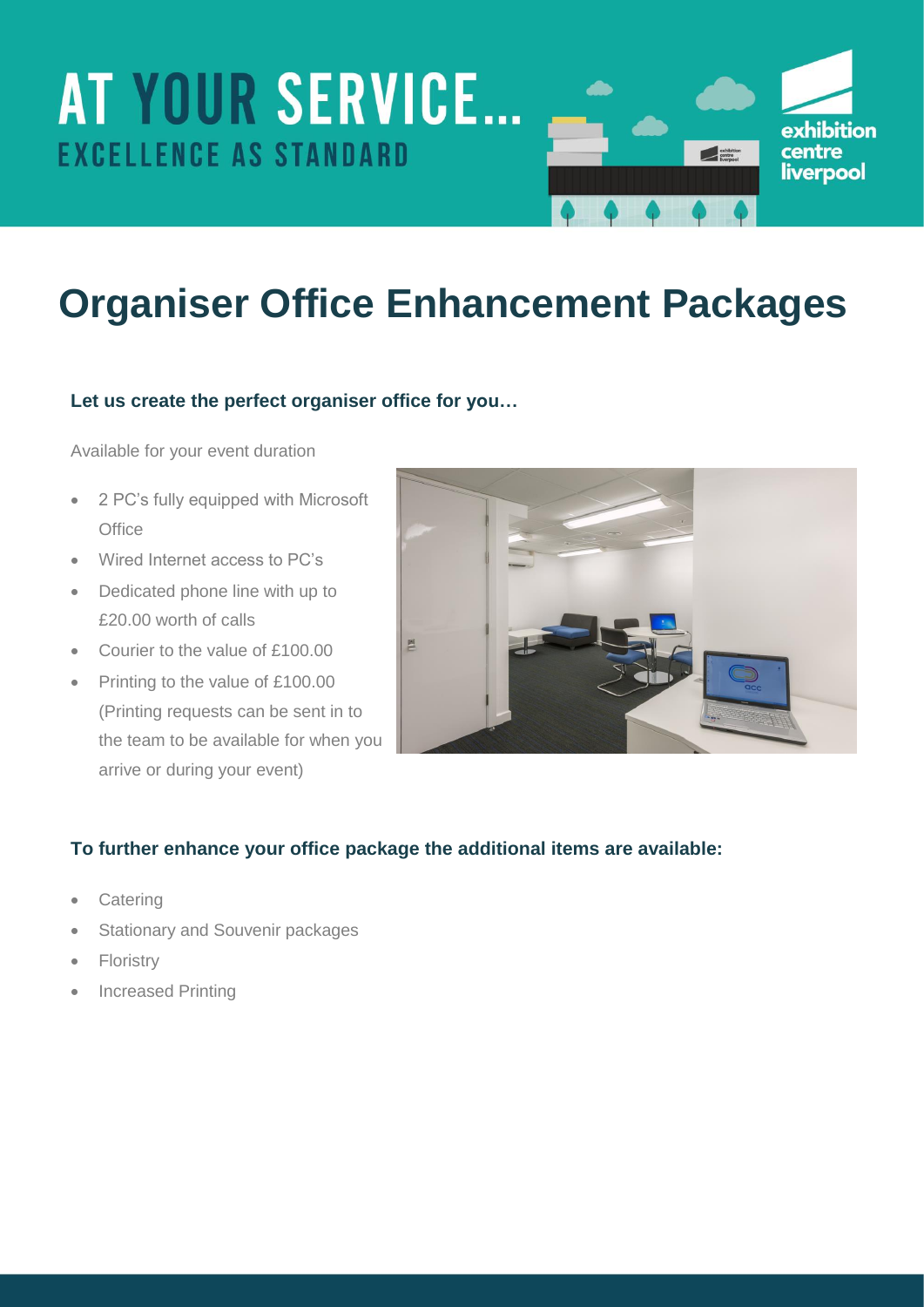

## **Branded Items**

We can organise for you to have a printed conference pack personalised with your brand or logo, available to distribute to delegates throughout your event. This will help your delegates to be more prepared for those important meetings while promoting your brand at the same time.

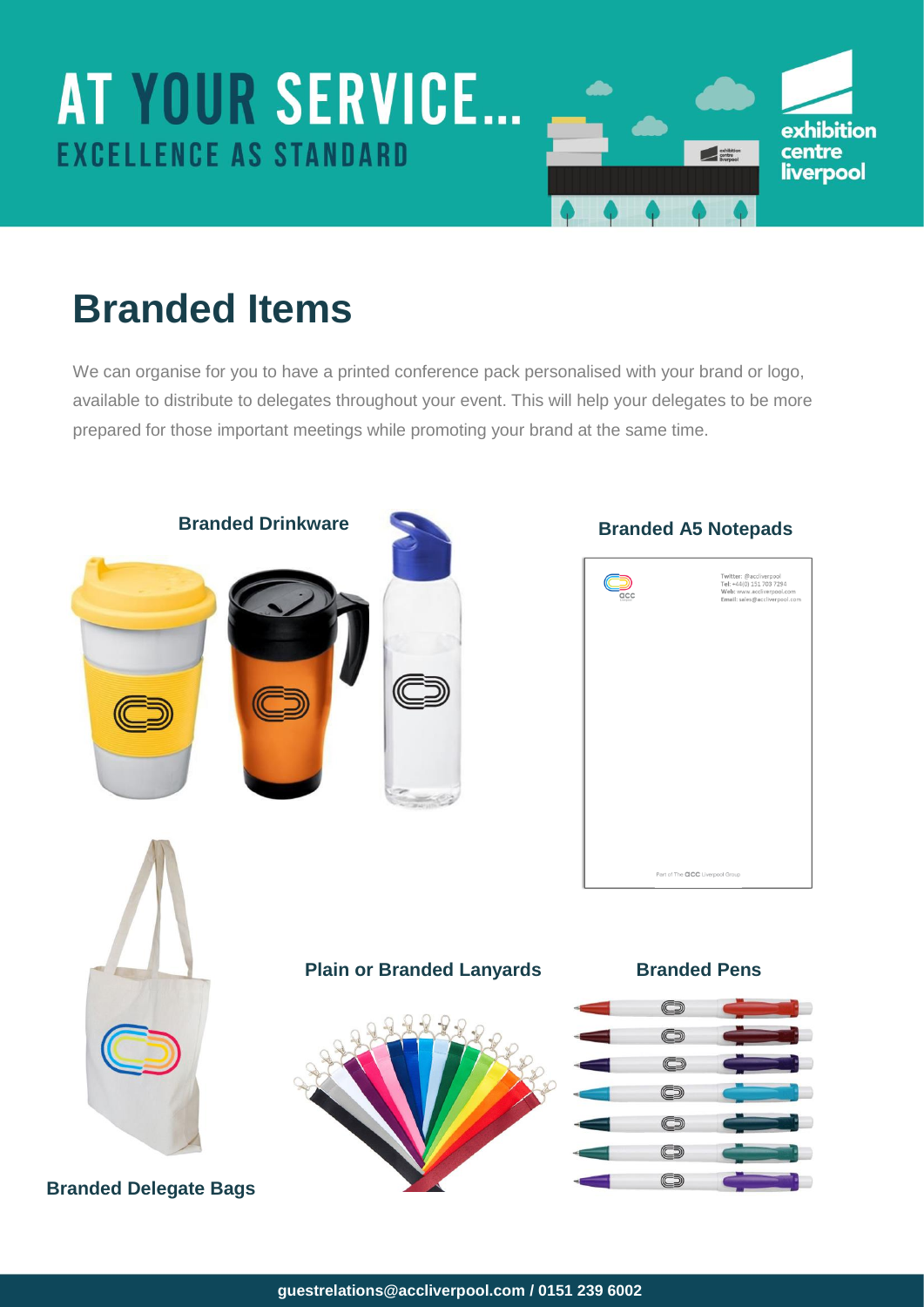

# **Transfer Services**

## **Group Transfer**

Guest Relations are happy to take care of your transport needs leaving you free to concentrate on the real focus of your event.

Should it be a coach transfer to collect your delegates from the airport or simply a shuttle service across Liverpool we can cater for all your travel needs.

### **Private Chauffer Transfer**



Arrive at your meeting chauffeur driven, prepared and relaxed with our tailor made corporate travel service. No matter what your plans, what time you need to arrive or how long you plan to stay our experienced and professional chauffeurs will make every effort to ensure you arrive at your destination on time and in style.

## **Floristry**

Floral displays are a great way to capture the mood of your event and create just the right atmosphere.

Ideas for your event:

- Exhibition stand
- Registration display
- Table flowers (for a special business dinner)
- A gift to a guest or client.

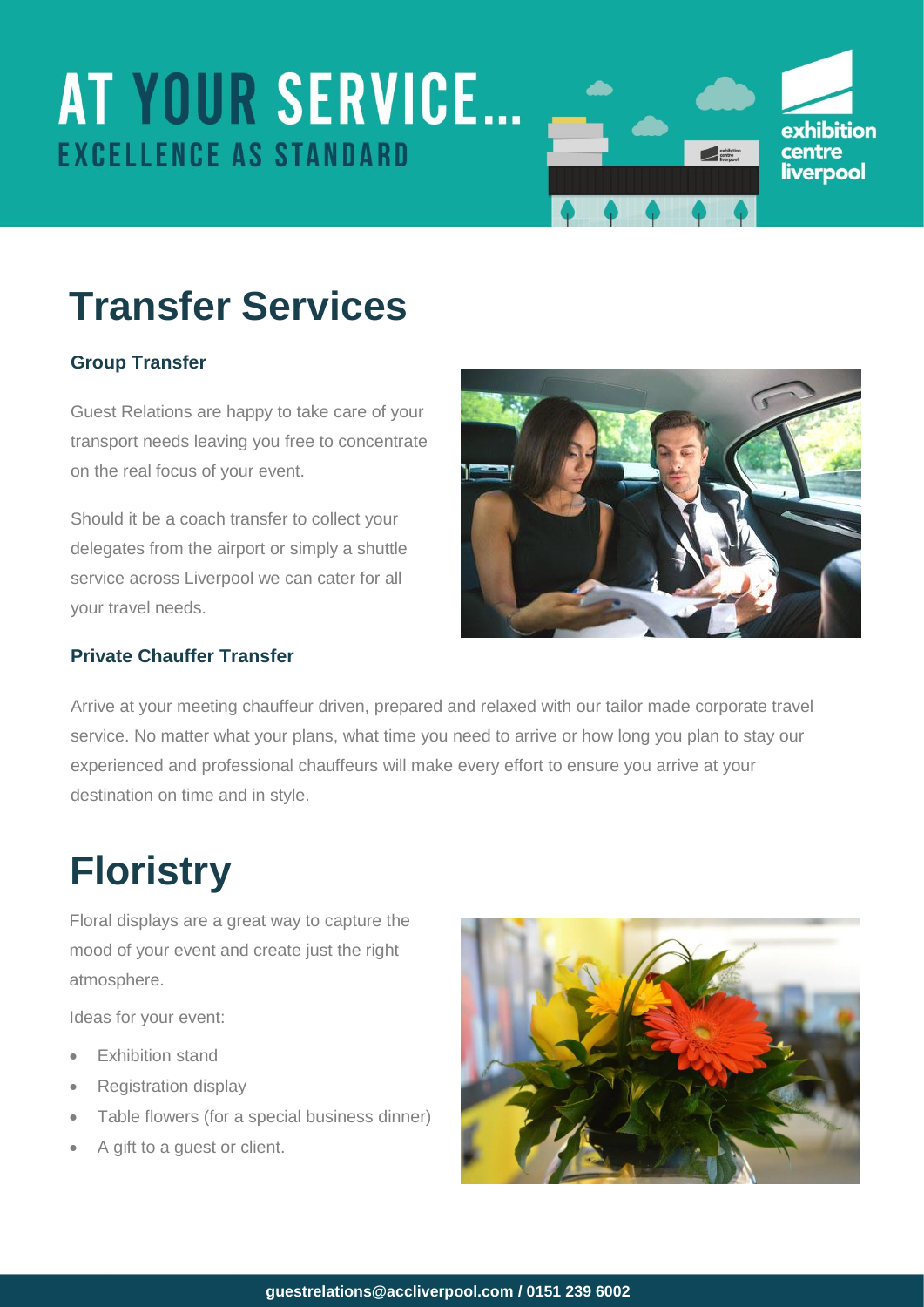

## **Business Centre Courier Service**

If you require items for collection and have not arranged a courier yourself then please fill in the details below and Guest Relations will be happy to arrange this service for you. Please note charges apply for this service. You will receive a quote before booking any items for collection.

## **Delegate Services**

Exhibition Centre Liverpool's Guest Relations team are on hand to provide a friendly concierge service for your delegates before they arrive in the city and for the duration of your event. From restaurant bookings to printing and taxi services, the team are on hand to ensure their visit to Exhibition Centre Liverpool is an enjoyable one.

We have various items on site for your delegates to purchase or hire, including:

- Charging cables and travel adapters
- **•** Toiletries
- **•** Stationery
- **•** Souvenirs
- Garment steamer and ironing facilities
- Printing facilities

#### **Exhibition Centre Liverpool Privilege Card**

We want your delegates to enjoy Liverpool. That's why every visitor receives an Exhibition Centre Liverpool Privilege Card on arrival, available from Guest Relations. The card is packed with exclusive offers, discounts and tailored privileges for a range of attractions throughout the city. Find out more [here.](https://www.accliverpool.com/visiting-us/delegate-services/delegate-card/)